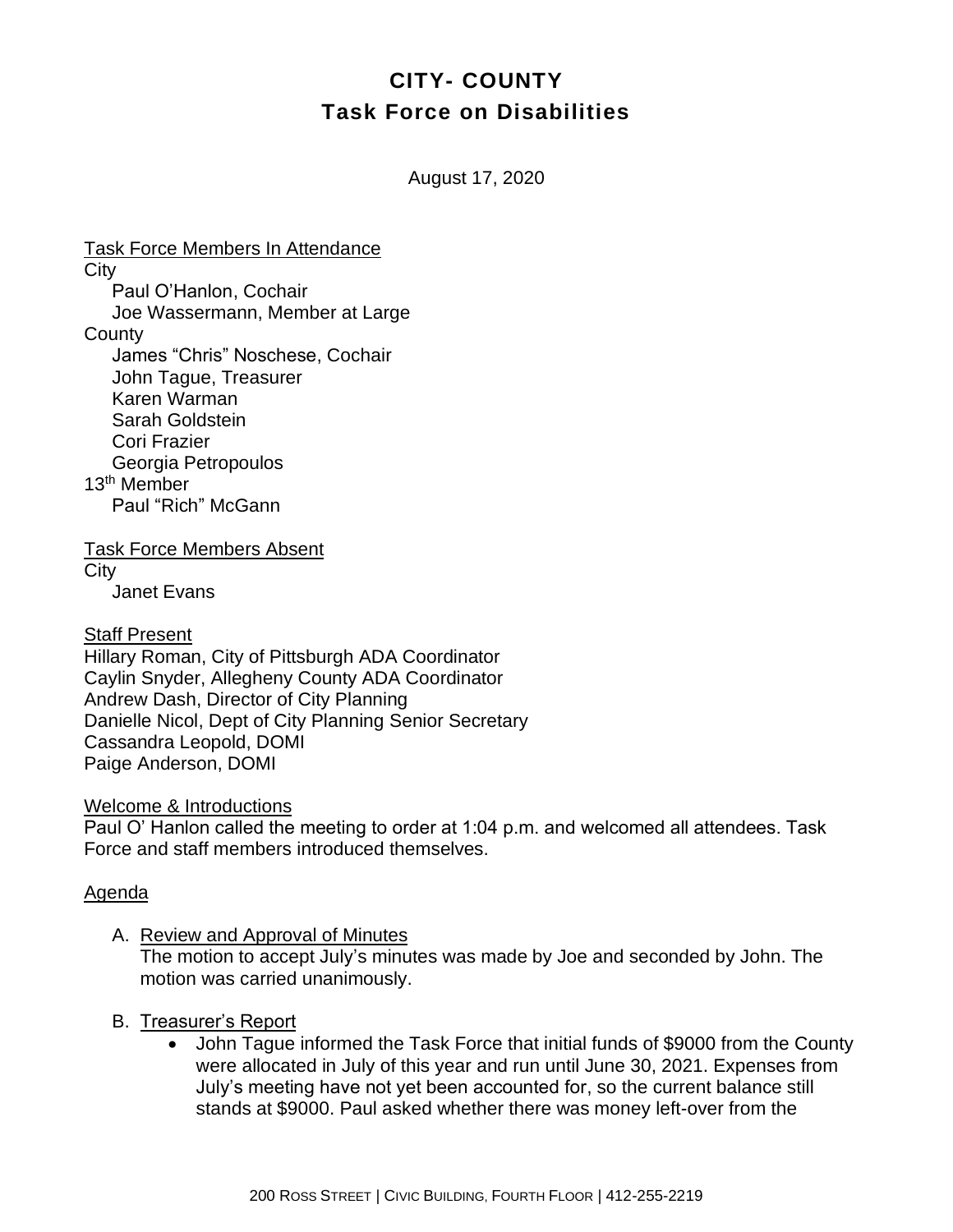previous year. John wasn't sure but said that he is confident the County would cover an expense that may go over budget.

- Chris Noschese asked whether the CCTFD pays for the Zoom account. Hillary clarified that the City pays for the Zoom account, not the Task Force. She also answered questions about the closed captioning mechanism for the Zoom platform, clarifying that captions on Zoom are provided by a third-party provider who is paid for by the Task Force, the same way that they pay for ASL interpreters.
- Paul made a motion to have the City purchase an add-on to the Zoom platform for closed captioning. John and Chris seconded it and it was carried unanimously.

## C. Membership Update: Welcoming New County Member, Georgia Petropoulos

- Georgia Petropoulos was introduced as the newest CCTFD member from the County. She is the Executive Director of the Oakland Business Improvement District, managing the corridors along Fifth and Forbes Avenues that service Oakland's major universities and the UPMC hospital system. Georgia is familiar with many other members of the Task Force through her advocacy work as a founding member of the Oakland for All accessibility community organization. She has specialized in improving accessibility in Oakland's storefronts and infrastructure, advocating for physical accessibility however possible.
- John addressed the vacant City appointments noting the work he's been doing with Hillary. He sent an email to the Mayor whose Office responded that they are waiting for City Council's reconvening to make a decision. John noted that the CCTFD members are not typically approved by Council but it was good that they responded.
- Chris asked whether a physical letter would be more effective instead of emailing the Mayor's Office. Paul replied that since the City did respond to the email, there wasn't any need to change approach.

## D. Update on Highland Park: Tina Calabro

• Tina Calabro provided an update on her grievance with the City on the closure of Reservoir Drive to vehicles. The City's initial resolution was to offer additional accessible parking from Farmhouse Drive to Highland Avenue. Tina appealed this resolution as inadequate. She met with Director Dash and Hillary to discuss more restorative options for accessibility in the Park. The matter is being reconsidered by the City for final resolution. She noted that City Planning has been responsive and amenable in these conversations.

## E. Independent Police Review Board: discussion of Councilperson Bennett's listening session

- Cori Fraser prefaced their brief of the session by noting that the parts of the session that were personal experiences with officers were not recorded in order to protect the confidentiality of participants.
- Cori reported that the conversation with Councilperson Bennett went well, the takeaway from the session is that the police reforms will require further discussion with County Councilmembers because right now they do not have the votes needed to pass reforms.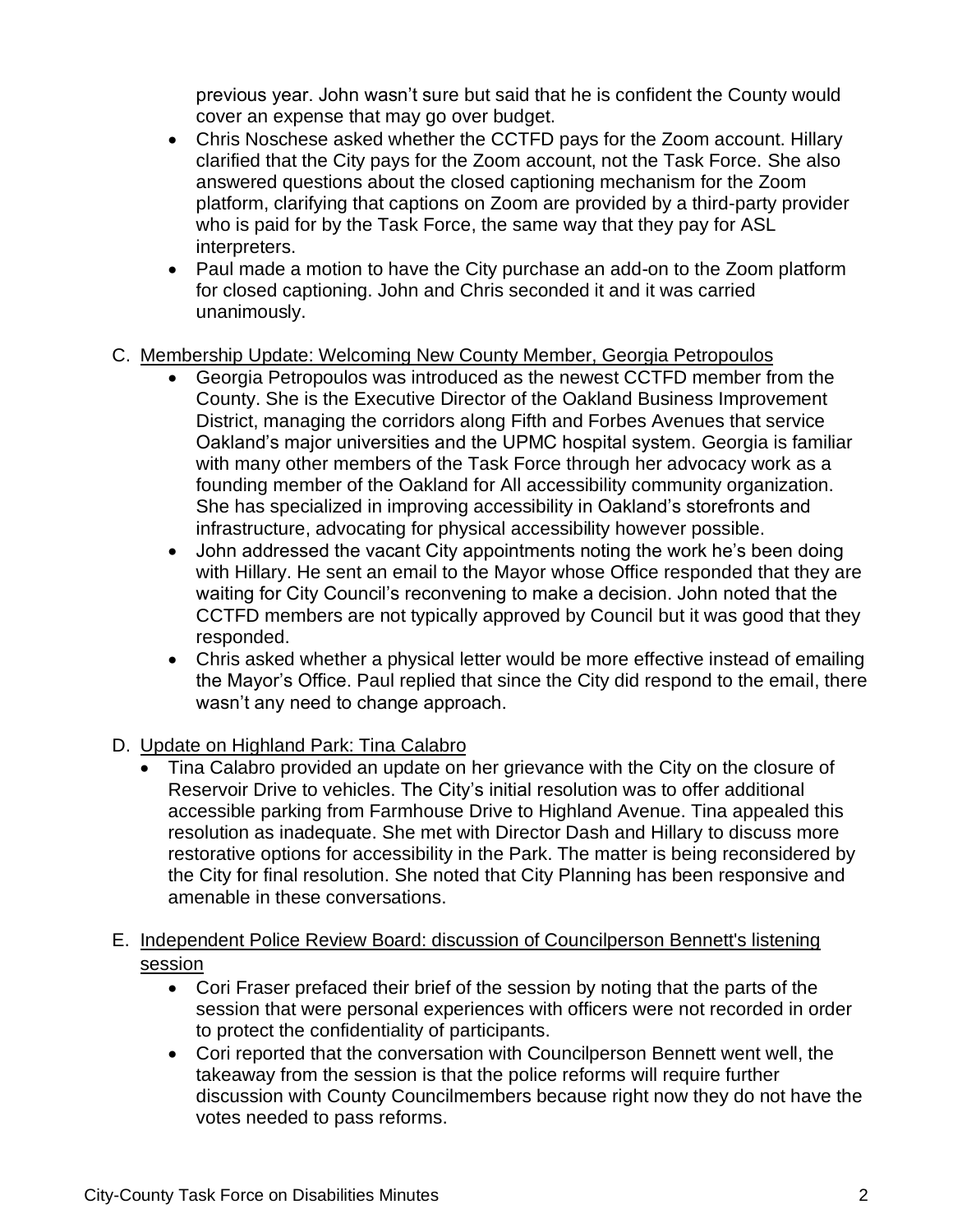- The meeting also involved community members giving Councilperson Bennett more information about how police policies affect people with disabilities.
- Rich McGann brought up the problem with the fragmentation among police bureaus. It is challenging to change policy for all the different municipalities and entities with police forces.
- Chris echoed Rich's sentiments that there are management problems that come with overarching police policies for the whole County. Chris told Councilperson Bennett that there should be a way to centralize by having intakes all to the Allegheny County jail. This would help to ensure that the County only needs one standard review board. Cori clarified that the police review board would first have to be approved by County Council. Each municipality and private entity would then opt into being regulated by a review board. Cori encouraged members to speak with their own Councilmembers about opting into this process.
- Cori offered to be the point person on policing for the Task Force. Paul moved to have the CCTFD pay for interpreters for relevant events covering the topic hosted by the Pittsburgh Center for Autistic Advocacy. The motion was seconded by John and carried with Cori abstaining.
- Cori will email the Task Force on next steps. Joe Wassermann recommended that Cori get in touch with Gabe McMoreland to compare notes on work that has been done in the past on police reform in the area.
- A conversation ensued about the effectiveness of police review boards and police trainings.
- F. Updates on DOMI projects: Cassandra Leopold, DOMI Principal Planner
	- Members of the Department of Mobility and Infrastructure (DOMI) introduced themselves along with Elissa Goughnour, a Transportation Engineer at Vanasse Hangen Brustlin, Inc.
	- Cassandra Leopold discussed DOMI's Bike+ Plan as part of the Move Forward campaign, a rapid implementation plan allowing new tools and traffic calming mechanisms to improve the bike and pedestrian experience in the City. One such tool is the Neighborways project which have been implemented in low-speed residential areas and require certain parameters for their use. They are aimed at reducing head on collisions and other accidents in residential areas.
	- Two Neighborways have been installed so far using traffic calming tools. The Euclid Neighborway is the first of these to utilize traffic circles as an intervention. Paige Anderson said that Euclid was a good candidate for a traffic circle because the traffic speed is not very high to begin with, but the intersections are known to be unsafe. The traffic circles are intended to improve safety by forcing cars to slow down when they travel through the intersection by traveling to the right of the circle. It works better than a four-way stop because the centerpiece prevents head-on collisions. The biggest threat in a crash is a head-on collision in an intersection such as this one.
	- Chris asked how pedestrians are protected in these intersections, specifically those who are low-vision, blind, or deafblind.
	- Elissa gave an overview of the traffic circles' design. She shared her screen on Zoom. All four crosswalks remain at the intersection. Additional tweaks have been added since their initial installation, including yellow "splitter islands" that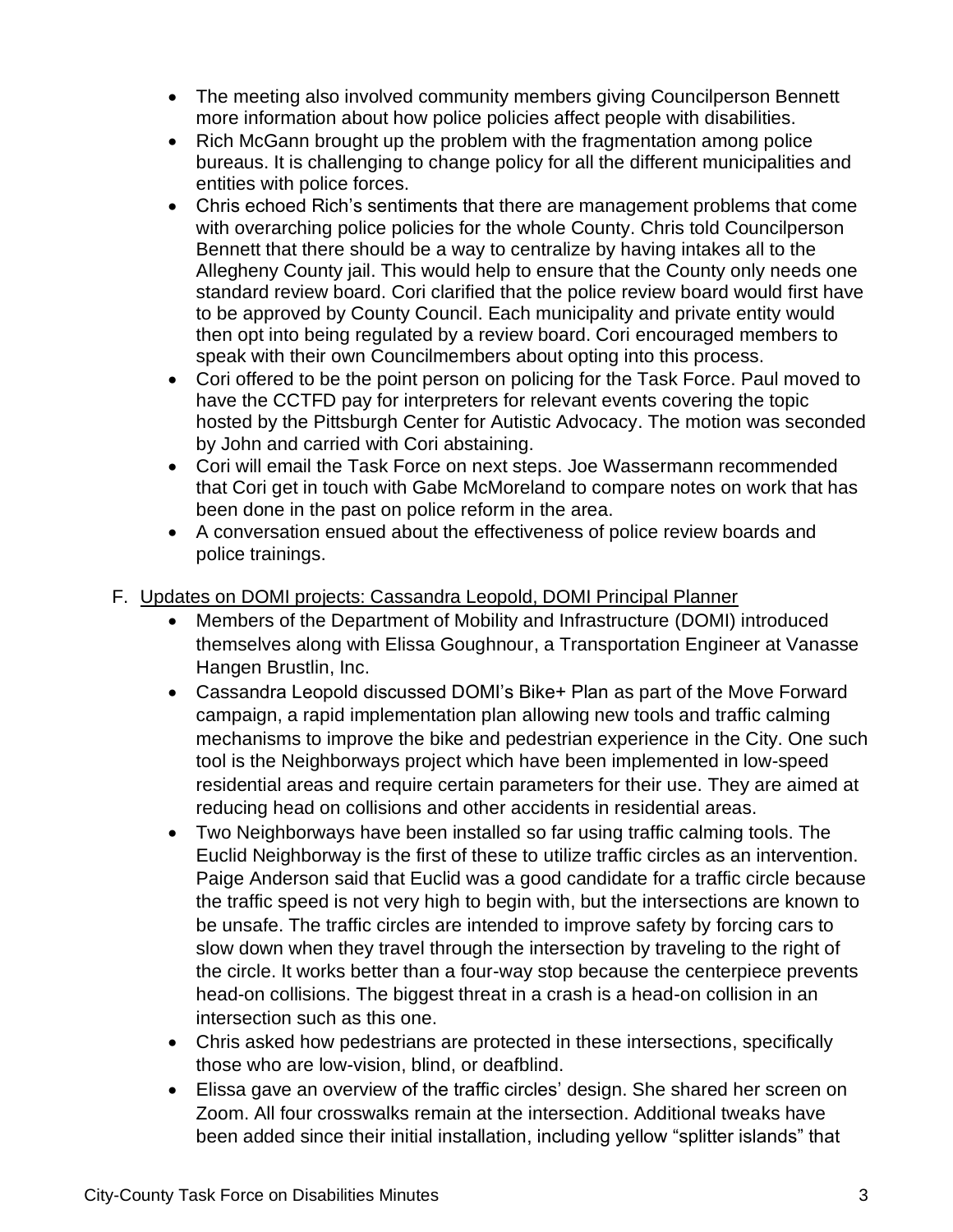help ensure vehicles go to the right to travel around the intersection. They also changed some of the signage to communicate the expectations of the driver, including high-visibility crosswalks. These crosswalks were also set further back from their original placement in the traffic circle.

- Paul asked how a blind person would know how to safely traverse the traffic circle.
- Member of the public, Harold Love, commented that he has seen drivers drive through the crosswalks to avoid hitting the perimeter of the circle on Euclid. Elissa responded that the traffic circle on Euclid does not have high-visibility crosswalks right now, but that the design team is carefully monitoring the intersection for improvement.
- Harold also brought up the concern of reduced visibility for drivers. Elissa responded that the team has heard this concern from Hillary and is planning on keeping all objects within the circles, including plantings, very low to the ground to ensure visibility. They will also be painting curbs to ensure that drivers are more aware of the parking restrictions near the traffic circles.
- Rich asked if there would be traffic circles on one-way or dead-end streets, particularly in Oakland. Elissa responded that there are no current plans for Oakland. Paige clarified that they are typically only planned for four-way stop intersections.
- Member of the public, Janet Jai, is concerned about how blind people use these intersections. She took photos of a blind friend who had to move much further back from the intersection when a bus came around the circle. This is a concern because blind people are trained to stand close enough to traffic that they can listen for oncoming vehicles and this presents a danger to their safety. Elissa responded by saying that they have been working with the Port Authority on training drivers to stay safely within the circle. Janet interjected that this is not just an issue with busses, it's an issue with all large vehicles. Elissa responded that the permanent design will be enlarged for safe passage of large vehicles.
- Chris asked whether cars will be expected to stop for pedestrians in these traffic circles. Elissa responded that high-visibility crosswalks should help to serve that function. The team is also looking into other mechanisms to increase safety such as an education campaign. Cassandra added that they are also open to adding stop signs at these four-way intersections.
- Rich added that the White Cane Law already requires drivers stop any time they see a person crossing with a cane. The problem comes up when drivers are impaired by substance or illness. Elissa agreed and added that distracted driving is a bit concern. They are hoping that the traffic circle design helps to remedy that problem by forcing drivers to slow down.
- Joe urged DOMI to work with CMU on creating 3-D models to help blind people understand how to navigate these circles safely. He is also concerned about the narrowness of certain intersections, like in Oakland. Elissa agreed that many different areas are poor candidates for traffic circles and won't be installed there.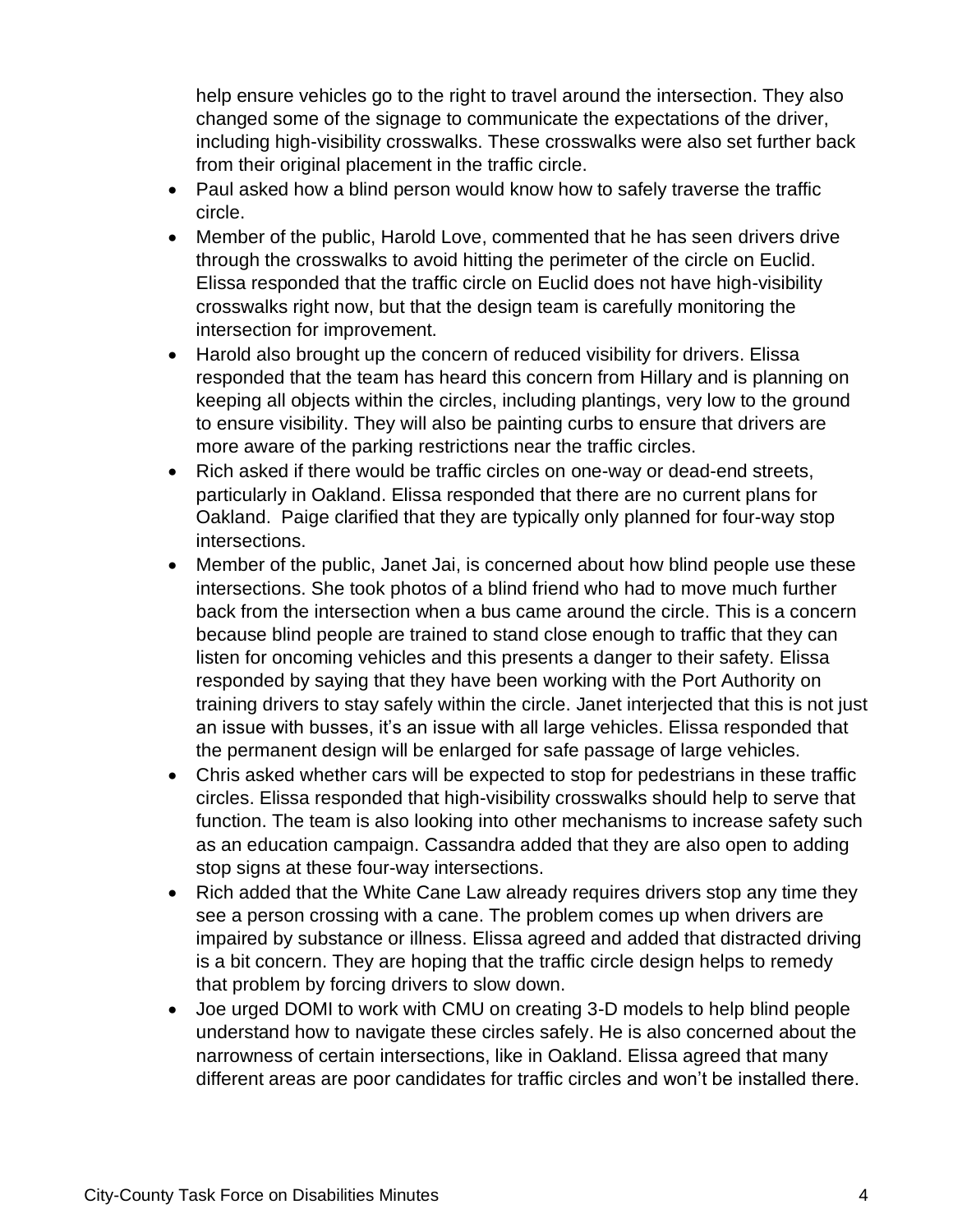- Karen Warman asked how they will prevent a car from pulling into the crosswalk. Elissa responded that this situation occurs at all crosswalks and the expectation is that drivers will approach slowly enough to see crossing pedestrians.
- Wes Speary of the Pittsburgh Commission on Human Relations asked 1) whether the ramps at the crosswalks will be expanded or moved to accommodate for these changes. Elissa responded that the ramps will not be changed as of now, but the team is discussing the possibility of upgrades.
- 2) At what point did DOMI start to consider ADA standards in this project's design? Cassandra responded that she asked Hillary for a list of field advocates from the community who helped to provide feedback. Advocates included John Tague, Jonathan Duvall, Bonnie Dodson Burk, and Alisa Grishman. This feedback led to substantial improvements to the design of the traffic circles.
- Alisa asked whether the team had considered installing midway bollards to prevent cars from pulling through the crosswalks. Elissa responded that the team has considered similar safety measures for further enhancements including instreet pedestrian warning signs and other additional changes.
- Paul added that the team should be sure to make sure the piano key crosswalk texture is not slippery for people who use crutches. Hillary responded that the City has been working on improving the texture of piano key crosswalks.
- Paul also wants to make sure that signage placed in the center of the traffic circles isn't placed so as to obscure pedestrians. Elissa responded that they are following the recommended guidelines and field testing to ensure that all signage is placed at the proper height.
- Paul contested the idea that traffic circles are safer for pedestrians. His understanding is that they are safer at preventing car-car collisions, but the safety improvement for car-pedestrian collisions is not known. Elissa responded that this question is difficult to answer for all traffic calming mechanisms. What is known is traffic circles effectively reduce the speed of cars, and car speed is the strongest indicator of harm when collisions occur.
- Paul is concerned that DOMI is claiming that traffic circles are ADA compliant when there is no known standard for traffic circles from the US Access Board.
- Paul asked how blind people are expected to cross these intersections when traffic circles are designed so that traffic does not stop. Blind people are taught to rely on the sound of oncoming traffic stopping to know when it is safe to cross. This may result in very long wait times for blind people trying to cross the street. Paul asked whether DOMI could install a sound indicator for oncoming cars but was told that this would be too disruptive for neighbors. Elissa and Cassandra responded that they are continuing to look for innovative treatments for safety of pedestrians. They are exploring putting the stop signs back in where they have been replaced with yield signs, but Elissa worries that this will miscommunicate the expectations of drivers and pedestrians when drivers are expected to yield.
- Mavis Rainey of the Oakland Transportation Management Association (OTMA) requested that DOMI educate drivers and pedestrians on how to use traffic circles as this is a new traffic pattern for the area. She also asked whether DOMI had considered increasing lighting in these intersections to increase pedestrian